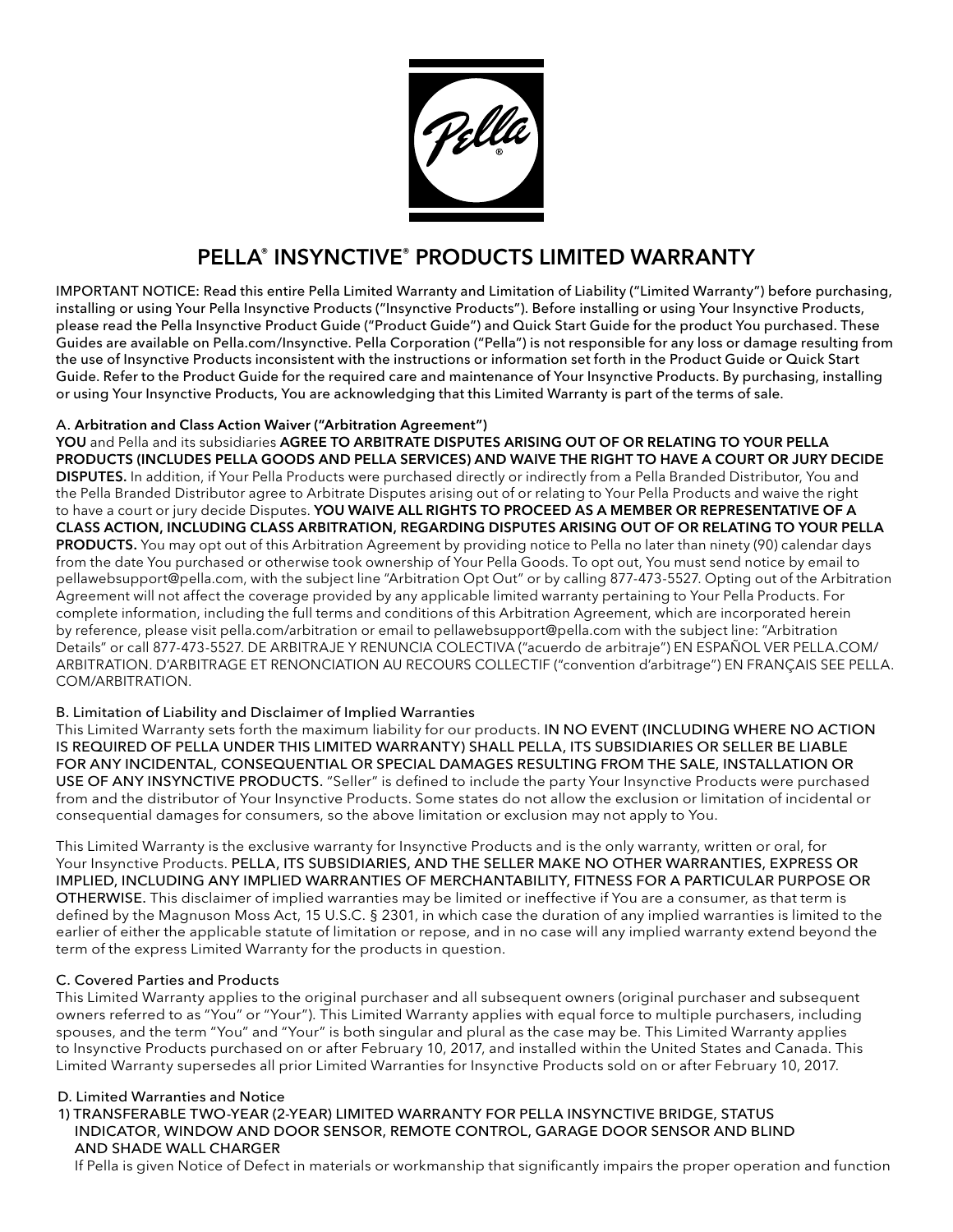of Your Pella® Insynctive® Bridge, Status Indicator, Window and Door Sensor, Remote Control, Garage Door Sensor or Blind and Shade Wall Charger (2) years from the date of sale by Pella or its authorized dealer, Pella shall, at Pella's sole option: 1) provide a replacement product or component without charge (not included are the costs of labor for removal, installation and/or reinstallation of any product or component) or 2) refund the original purchase price for the defective product. If a disposable battery was supplied with the Insynctive Product, see the specific disposable battery Limited Warranty.

## 2) TRANSFERABLE TWO-YEAR (2-YEAR) LIMITED WARRANTY FOR PELLA INSYNCTIVE INTEGRATED SENSOR

If Pella is given Notice of Defect in materials or workmanship that significantly impairs the proper operation and function of Your Pella Insynctive Integrated Sensor within two (2) years from the date of sale by Pella or its authorized dealer, Pella shall, at Pella's sole option: 1) provide a replacement product or component without charge (with cost of labor included only if the Insynctive Product was supplied factory-installed in a Pella window or door and only if Notice of Defect occurs within two [2] years of the date of sale by Pella or its authorized dealer) or 2) refund the original purchase price for the defective product. If a disposable battery was supplied with the Insynctive Product, see the specific disposable battery Limited Warranty.

## 3) TRANSFERABLE NINETY-DAY (90-DAY) LIMITED WARRANTY FOR DISPOSABLE BATTERY SUPPLIED WITH INSYNCTIVE PRODUCTS

If Pella is given Notice of Defect in materials or workmanship that significantly impairs the proper operation and function of Your disposable battery supplied with Insynctive Products within ninety (90) days from the date of sale by Pella or its authorized dealer, Pella shall, at Pella's sole option: 1) provide a replacement battery or product without charge (not included are the costs of labor for removal, installation and/or reinstallation of any product or component) or 2) refund the original purchase price for the product containing the battery.

## 4) TRANSFERABLE FIVE-YEAR (5-YEAR) LIMITED WARRANTY FOR PELLA BLINDS AND SHADES WITH INSYNCTIVE **TECHNOLOGY**

If Pella is given Notice of Defect in materials or workmanship that significantly impairs the proper operation and function of Your Pella Blinds and Shades with Insynctive Technology within five (5) years from the date of sale by Pella or its authorized dealer, Pella shall, at Pella's sole option: 1) repair or replace the defective product or component (with cost of labor included only if the Insynctive Product was supplied factory-installed in a Pella window or door and only if Notice of Defect occurs within two [2] years of the date of sale by Pella or its authorized dealer) or 2) refund the original purchase price for the defective product. For the rechargeable battery supplied with the Pella Blinds and Shades with Insynctive technology, see the specific rechargeable battery Limited Warranty.

## 5) TRANSFERABLE ONE-YEAR (1-YEAR) LIMITED WARRANTY FOR RECHARGEABLE BATTERY SUPPLIED WITH PELLA BLINDS AND SHADES WITH INSYNCTIVE® TECHNOLOGY

If Pella is given Notice of Defect in materials or workmanship that significantly impairs the proper operation and function of Your rechargeable battery supplied with Insynctive Products within one (1) year from the date of sale by Pella or its authorized dealer, Pella shall, at Pella's sole option: 1) provide a replacement battery or product without charge (not included are the costs of removal, installation and/or reinstallation of any product or component) or 2) refund the original purchase price for the product containing the battery.

## Notice of Defect

You must notify Pella within the Limited Warranty period for the respective Insynctive product. Your notice must also be within ninety (90) days after any defect covered by this Limited Warranty is discovered by You. Any claims received outside the Limited Warranty period for the respective Insynctive product or the 90 days from defect discovery shall be barred.

## E. Conditions Applicable to All Sales of Insynctive Products

## Limitation of Remedy

YOUR EXCLUSIVE REMEDY, AND THE SOLE LIABILITY OF PELLA, ITS SUBSIDIARIES AND SELLER FOR ANY AND ALL CLAIMS, LOSSES, INJURIES OR DAMAGES (INCLUDING CLAIMS BASED ON BREACH OF WARRANTY, CONTRACT, NEGLIGENCE, TORT, STRICT LIABILITY OR OTHERWISE) RESULTING FROM THE SALE, INSTALLATION OR USE OF THESE PRODUCTS, SHALL BE, AT THE OPTION OF PELLA, THE REPAIR OR REPLACEMENT OF THE PRODUCT OR COMPONENT OR THE RETURN OF THE ORIGINAL PURCHASE PRICE OF THE PRODUCT, AS PROVIDED IN THIS LIMITED WARRANTY. IN NO EVENT SHALL THE LIABILITY OF PELLA, ITS SUBSIDIARIES OR SELLER EXCEED THE PRICE PAID FOR THE PRODUCT. Replacement product or component shall be a reasonably similar current product or component and may not exactly match the original. Even where Pella chooses to repair or replace product or component, the costs covered by this Limited Warranty do not include any labor or material costs associated with any damage or touch-up needed from removal or reinstallation of the space or property surrounding or adjacent to the repaired or replaced product or component. Replacement product or component provided pursuant to this Limited Warranty shall be subject to the applicable Insynctive Product Limited Warranty only for the remainder of the original warranty period on the product or component being replaced. If Pella or Seller provides any of the remedies identified in this Limited Warranty (i.e., repair, replacement of the product or component, or refund of the purchase price), then this limitation of remedy shall not have failed of its essential purpose.